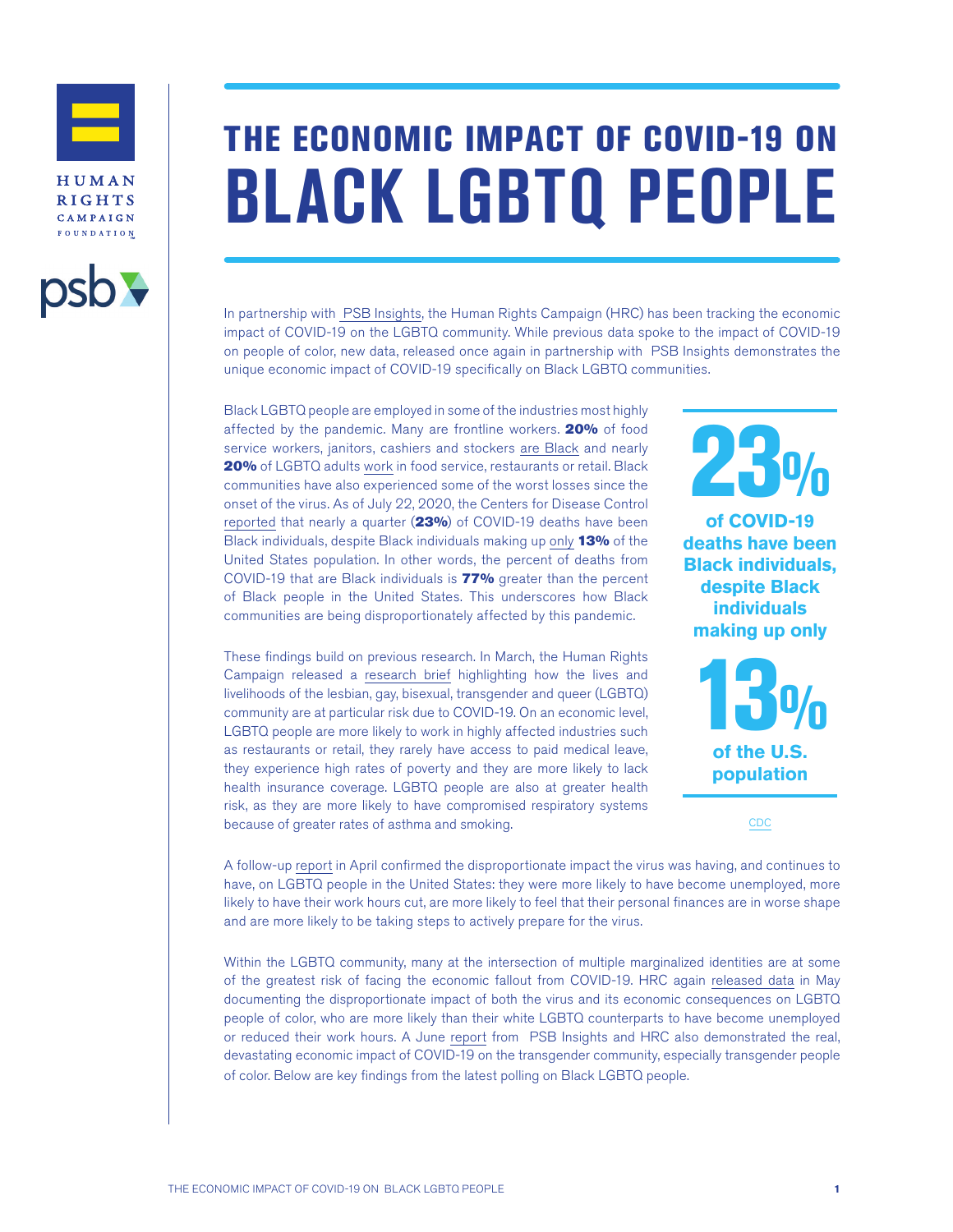



## **KEY TAKEAWAYS**

**Black LGBTQ people are more likely to have had their employment affected due to the COVID-19 pandemic. Black LGBTQ people are more likely to have had their work hours reduced, had a pay cut or become unemployed.**

- 31% of Black LGBTQ respondents had their work hours reduced due to COVID-19, compared to:
	- 23% of Black respondents
	- 28% of LGBTQ respondents
	- **22%** of the general sample population
- **18%** of Black LGBTQ respondents became unemployed due to COVID-19, compared to:
	- 16% of Black respondents
	- 16% of LGBTQ people
	- **12%** of the general sample population

**Black LGBTQ people are also having to make adjustments to their household budgets and are experiencing financial stress. They are not only more likely to make changes to their budgets, but also are more likely to have taken out more cash from the bank and to have checked their accounts for overdrafts.**

- $\div$  **36%** of Black LGBTQ respondents have made changes to their household budgets, compared to:
	- **27%** of Black respondents
	- **30%** of LGBTQ respondents
	- **26%** of the general sample population
- 28% of Black LGBTQ respondents have taken out more cash from the bank, compared to:
	- **15%** of Black respondents
	- 18% of LGBTQ respondents
	- **13%** of the general sample population
- **20%** of Black LGBTQ respondents have checked to see if their bank account has overdrafted, compared to:
	- 14% of Black respondents
	- 14% of LGBTQ respondents
	- **10%** of the general sample population